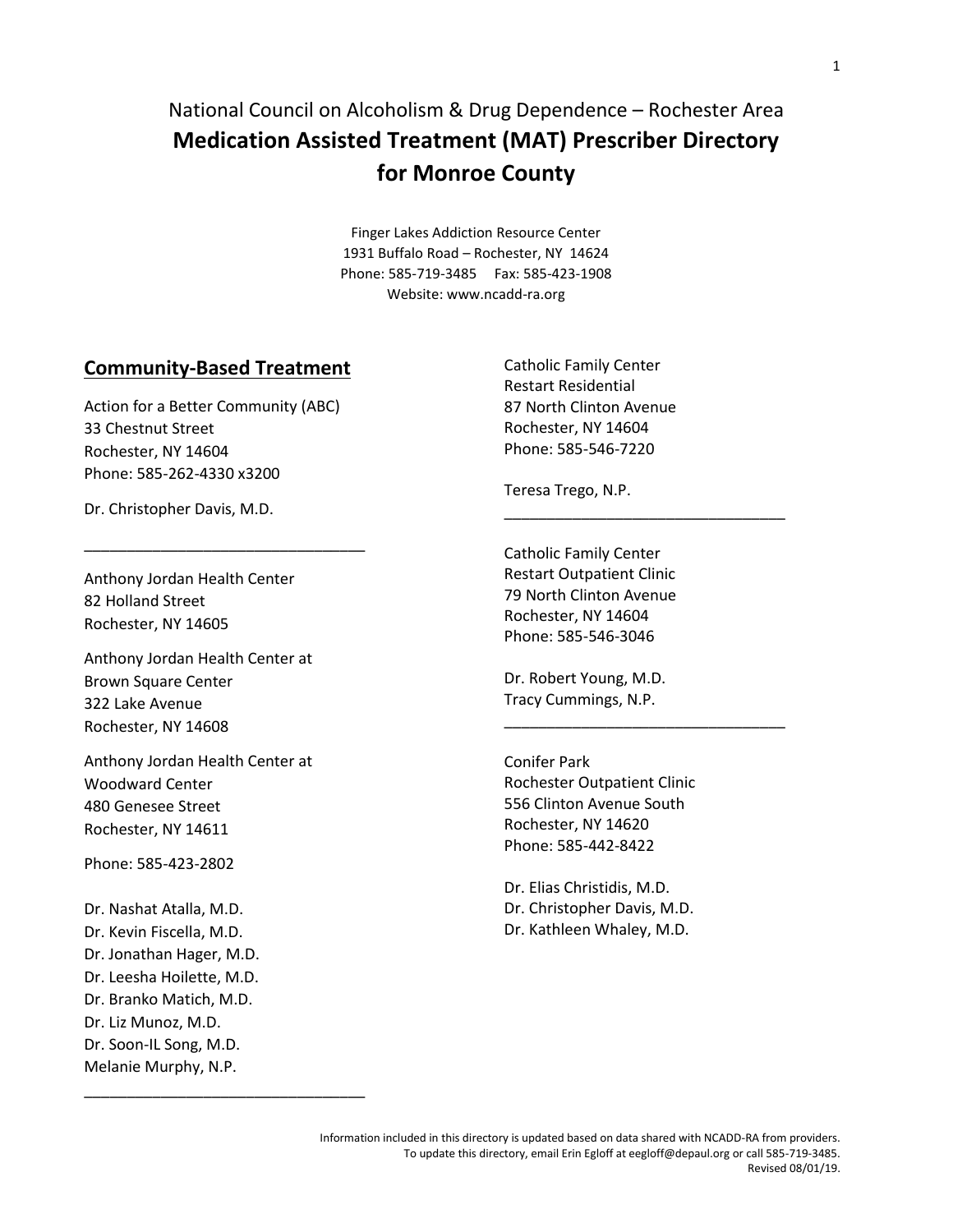## **Community-Based Treatment (cont.)**

\_\_\_\_\_\_\_\_\_\_\_\_\_\_\_\_\_\_\_\_\_\_\_\_\_\_\_\_\_\_\_\_\_

\_\_\_\_\_\_\_\_\_\_\_\_\_\_\_\_\_\_\_\_\_\_\_\_\_\_\_\_\_\_\_\_\_

\_\_\_\_\_\_\_\_\_\_\_\_\_\_\_\_\_\_\_\_\_\_\_\_\_\_\_\_\_\_\_\_\_

\_\_\_\_\_\_\_\_\_\_\_\_\_\_\_\_\_\_\_\_\_\_\_\_\_\_\_\_\_\_\_\_\_

Delphi Rise 835 West Main Street Rochester, NY 14611 Phone: 585-467-2230

Dr. Aaron Fields, M.D. Dana Drew, N.P.

Healing Connection 1320 University Avenue Rochester, NY 14607 Phone: 585-641-0281

Dr. Thomas Gift, M.D.

Helio Health 1350 University Avenue Rochester, NY 14607 Phone: 585-287-5622

Dr. Christopher Davis, M.D. Dr. Timothy Weigand, M.D.

Huther Doyle 360 East Avenue Rochester, NY 14604 Phone: 585-325-5100

Dr. Teresa Ainsworth, M.D. Dr. Bess Herbert, M.D. Dr. Timothy Wiegand, M.D. Mayra Rodriguez, P.A.

John L. Norris Addiction Treatment Center 1111 Elmwood Avenue Rochester, NY 14620 Phone: 585-461-0410

\_\_\_\_\_\_\_\_\_\_\_\_\_\_\_\_\_\_\_\_\_\_\_\_\_\_\_\_\_\_\_\_\_

Dr. Brendan O'Connor, M.D. Catherine Oliver, N.P. Christine Shade, N.P.

Trillium Health 259 Monroe Avenue Rochester, NY 14607 Phone: 585-545-7200

Dr. Robert Biernbaum, M.D. Shani Fagan, P.A. Erin Grindle, P.A.

Villa of Hope Behavioral Health Clinic 109 Jay Street, Building J Rochester, NY 14611 Phone: 585-328-0834

\_\_\_\_\_\_\_\_\_\_\_\_\_\_\_\_\_\_\_\_\_\_\_\_\_\_\_\_\_\_\_\_\_

Kim Sadwick, N.P.

Villa of Hope Residential Life Program 3300 Dewey Avenue Rochester, NY 14616 Phone: 585-865-1555

\_\_\_\_\_\_\_\_\_\_\_\_\_\_\_\_\_\_\_\_\_\_\_\_\_\_\_\_\_\_\_\_\_

\_\_\_\_\_\_\_\_\_\_\_\_\_\_\_\_\_\_\_\_\_\_\_\_\_\_\_\_\_\_\_\_\_

\_\_\_\_\_\_\_\_\_\_\_\_\_\_\_\_\_\_\_\_\_\_\_\_\_\_\_\_\_\_\_\_\_

Dr. Mary Burdick, M.D.

Veterans Affairs, Rochester Behavioral Health Outpatient Clinic 465 Westfall Road Rochester, NY 14620 Phone: 585-463-2600

Dr. Matthew Barry, M.D.

Information included in this directory is updated based on data shared with NCADD-RA from providers. To update this directory, email Erin Egloff at eegloff@depaul.org or call 585-719-3485. Revised 08/01/19.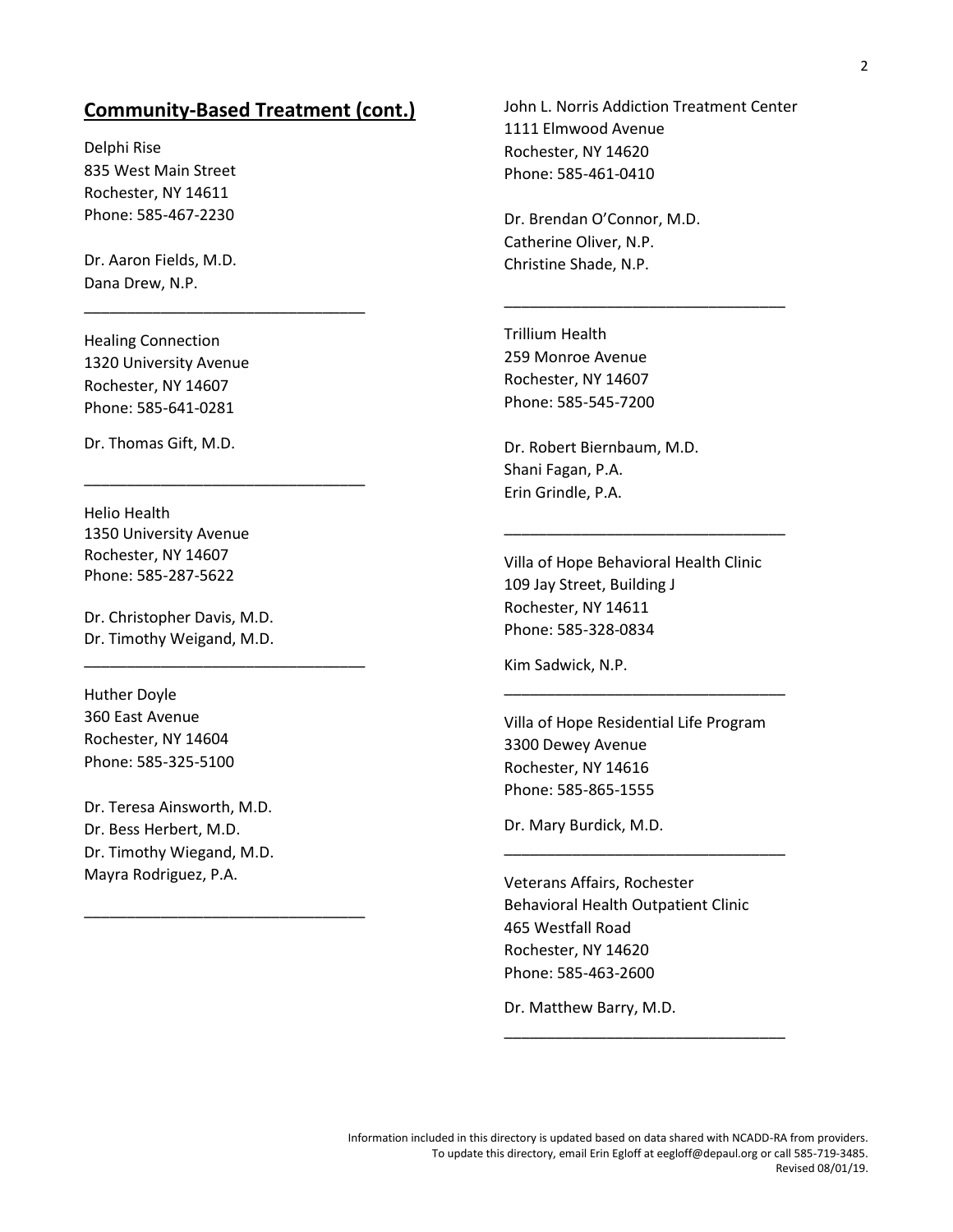## **Community-Based Treatment (cont.)**

Westfall Associates 919 Westfall Road, Building B20 Rochester, NY 14618 Phone: 585-473-5705

Dr. Gary Horwitz, M.D.

### **Rochester Regional Health**

\_\_\_\_\_\_\_\_\_\_\_\_\_\_\_\_\_\_\_\_\_\_\_\_\_\_\_\_\_\_\_\_\_

Clinton Family Health Center 293 Upper Falls Blvd. Rochester, NY 14605 Phone: 585-922-0200

Dr. Fatma Akmese, M.D. Mayra Rodriguez, P.A.

Evelyn Brandon Health Center 81 Lake Avenue Rochester, NY 14608 Phone: 585-368-6900

\_\_\_\_\_\_\_\_\_\_\_\_\_\_\_\_\_\_\_\_\_\_\_\_\_\_\_\_\_\_\_\_\_

Dr. Richard Dent, M.D. John Barone, P.A. Christine Mustaca, N.P. Shelley Sixt, F.N.P.

Genesee Internal Medicine 222 Alexander Street, Suite 5000 Rochester, NY 14607 Phone: 585-922-8161

\_\_\_\_\_\_\_\_\_\_\_\_\_\_\_\_\_\_\_\_\_\_\_\_\_\_\_\_\_\_\_\_\_

\_\_\_\_\_\_\_\_\_\_\_\_\_\_\_\_\_\_\_\_\_\_\_\_\_\_\_\_\_\_\_\_\_

Kelly Dibble, F.N.P.-C

Northridge Medical Group 1338 Ridge Road East, Suite 101 Rochester, NY 14621

Dr. William Rolls, M.D.

Rochester Behavioral Health Network Rochester Mental Health Center 490 East Ridge Road Rochester, NY 14621 Phone: 585-922-2500

\_\_\_\_\_\_\_\_\_\_\_\_\_\_\_\_\_\_\_\_\_\_\_\_\_\_\_\_\_\_\_\_\_

Dr. Richard Dent, M.D.

Unity Chemical Dependency - Brighton 2000 Winton Road South Building #2 Rochester, NY 14618 Phone: 585-368-4719

\_\_\_\_\_\_\_\_\_\_\_\_\_\_\_\_\_\_\_\_\_\_\_\_\_\_\_\_\_\_\_\_\_

Dr. Cheryl Herrmann, M.D. Jaime Erskine, P.A.

Unity Chemical Dependency - Greece 1565 Long Pond Road Rochester, NY 14626 Phone: 585-723-7740

\_\_\_\_\_\_\_\_\_\_\_\_\_\_\_\_\_\_\_\_\_\_\_\_\_\_\_\_\_\_\_\_\_

Dr. Matthew Brown, M.D. Dr. Richard Dent, M.D. Dr. Cheryl Herrmann, M.D. Dr. Mark Winsberg, M.D. John Barone, P.A. Paul Bischoping, P.A. Jamie Erskine, P.A. Maureen Mahoney, P.A. Martha Derosia, N.P. Shelley Sixt, F.N.P.

\_\_\_\_\_\_\_\_\_\_\_\_\_\_\_\_\_\_\_\_\_\_\_\_\_\_\_\_\_\_\_\_\_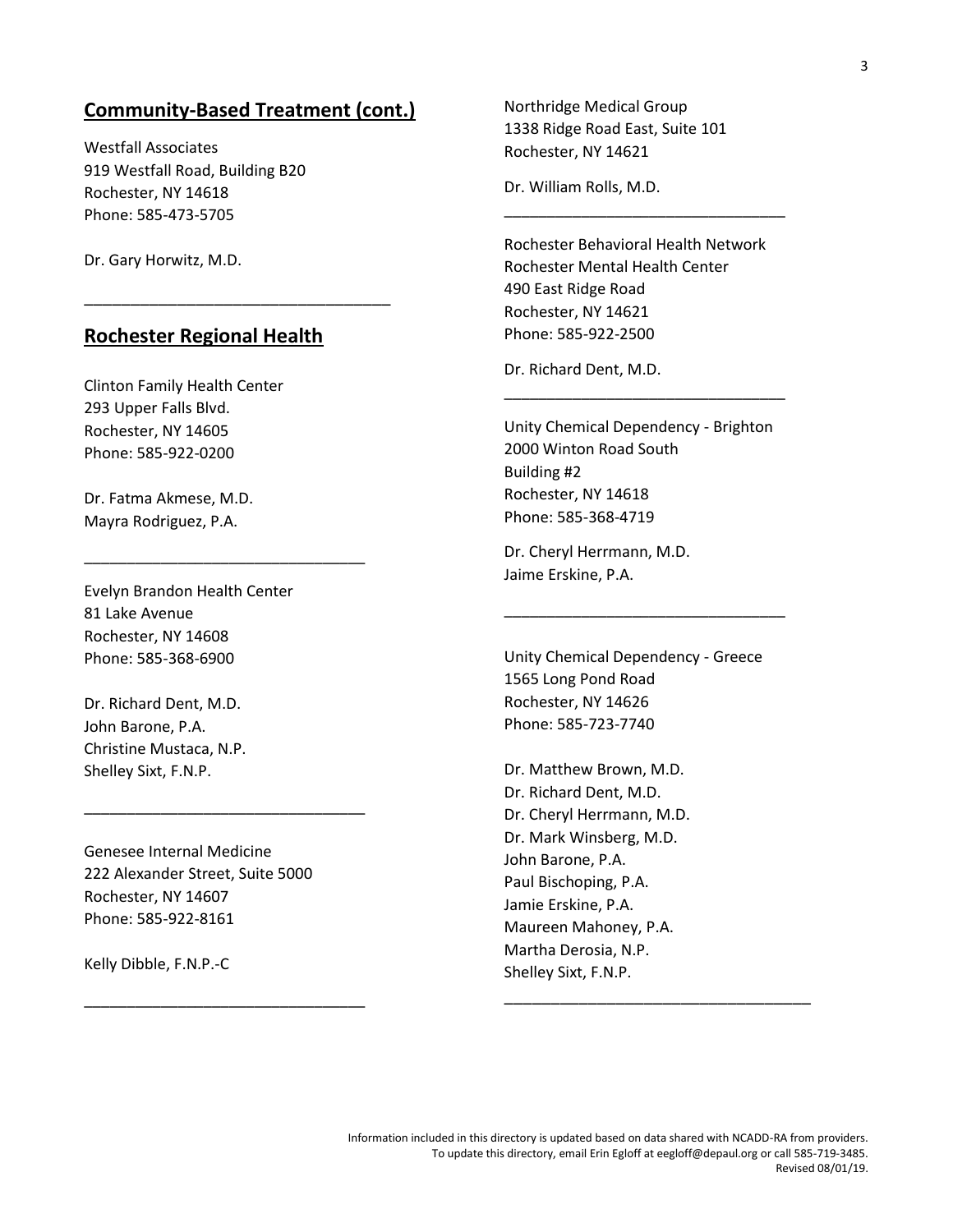## **University of Rochester Medical Center**

Canalside Family Medicine 10 South Pointe Landing, Suite 250 Rochester, NY 14606 Phone: 585-426-4084

\_\_\_\_\_\_\_\_\_\_\_\_\_\_\_\_\_\_\_\_\_\_\_\_\_\_\_\_\_\_\_\_\_

\_\_\_\_\_\_\_\_\_\_\_\_\_\_\_\_\_\_\_\_\_\_\_\_\_\_\_\_\_\_\_\_\_

\_\_\_\_\_\_\_\_\_\_\_\_\_\_\_\_\_\_\_\_\_\_\_\_\_\_\_\_\_\_\_\_\_

Dr. Jillian Moore, M.D. Dr. Ingrid Watkins, M.D. Nadine Grove, N.P.

Complex Care Center 905 Culver Road Rochester, NY 14609 Phone: 585-276-7900

Dr. Heather Busick, M.D. Dr. Tiffany Pulcino, M.D. Dr. Steven Scofield, M.D.

East Ridge Family Medicine 999 East Ridge Road Rochester, NY 14621 Phone: 585-341-3600

Dr. Anna Jack, M.D.

Highland Family Medicine 777 South Clinton Avenue Rochester, NY 14620 Phone: 585-279-4800

Dr. Matt Devine, M.D. Dr. Colleen Fogarty, M.D. Dr. David Holub, M.D. Dr. Sachiko Kaisuka, M.D. Dr. Kevin Kless, M.D. Dr. Elizabeth Loomis, M.D. Dr. Michael Mendoza, M.D. Dr. Elizabeth Naumburg, M.D. Dr. Deborah Pierce, M.D. Dr. Dawn Pruett, M.D. Dr. Holly Ann Russell, M.D. Mike Ockrin, N.P. Kristin Smith, N.P. Michelle Smith, N.P. Aaron Williams, N.P. Carissa Williams, N.P.

Manhattan Square Family Medicine 454 E. Broad Street, Suite 100 Rochester, NY 14607 Phone: 585-276-7640

\_\_\_\_\_\_\_\_\_\_\_\_\_\_\_\_\_\_\_\_\_\_\_\_\_\_\_\_\_\_\_\_\_

Dr. Rebecca Lavender, M.D. Dr. Stephen Lurie, M.D. Dr. Robbyn Upham, M.D.

Medicine in Psychiatry Clinic (MIPS) 2613 W. Henrietta Road, Suite B Rochester, NY 14623 Phone: 585-279-4999

\_\_\_\_\_\_\_\_\_\_\_\_\_\_\_\_\_\_\_\_\_\_\_\_\_\_\_\_\_\_\_\_\_

\_\_\_\_\_\_\_\_\_\_\_\_\_\_\_\_\_\_\_\_\_\_\_\_\_\_\_\_\_\_\_\_\_

Dr. Telva Olivares, M.D.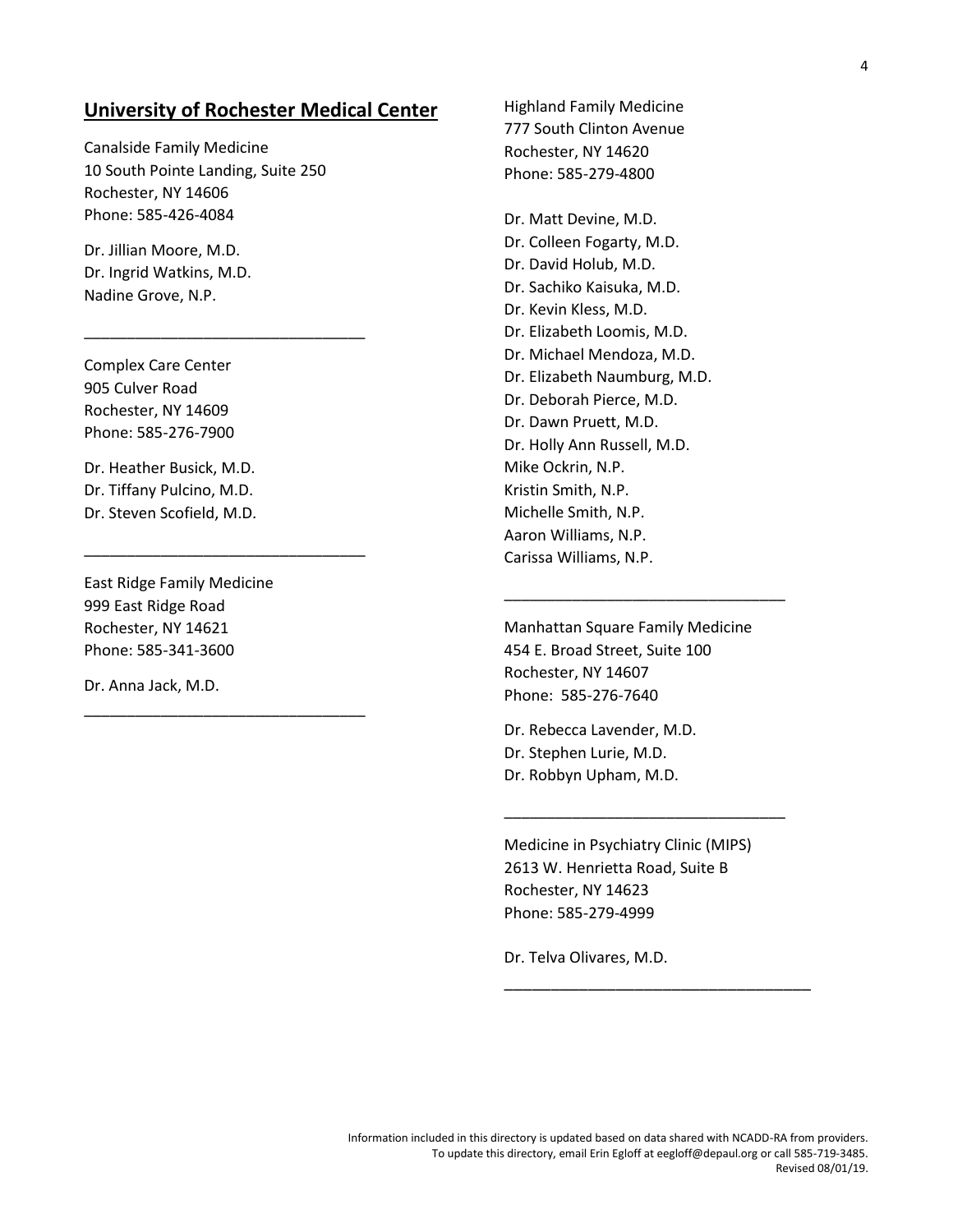## **URMC (cont.)**

Strong Internal Medicine 601 Elmwood Avenue, AC-5 Rochester, NY 14642 Phone: 585-275-7424

Dr. Jared Walsh, M.D.

Strong Memorial Hospital Comprehensive Psychiatric Emergency Program 300 Crittenden Blvd. Rochester, NY 14623 Phone: 585-275-3596

\_\_\_\_\_\_\_\_\_\_\_\_\_\_\_\_\_\_\_\_\_\_\_\_\_\_\_\_\_\_\_\_\_

\_\_\_\_\_\_\_\_\_\_\_\_\_\_\_\_\_\_\_\_\_\_\_\_\_\_\_\_\_\_\_\_\_

Dr. Aurelian Niculescu, M.D.

Strong Pediatric Behavioral Health & Wellness Clinic 315 Science Parkway Rochester, NY 14620 Phone: 585-279-7800

Barbara Dahlberg, N.P.

Strong Recovery Chemical Dependency 2613 W. Henrietta Road, Suite C Rochester, NY 14623 Phone: 585-275-3161

\_\_\_\_\_\_\_\_\_\_\_\_\_\_\_\_\_\_\_\_\_\_\_\_\_\_\_\_\_\_\_\_\_

Dr. Gloria Baciewicz, M.D. Dr. Annabel Fu, M.D. Dr. Stella King, M.D. Dr. Steven Novak, M.D. Eve Andersen-Buescher, N.P.

Strong Ties Community Support Clinic 2613 W. Henrietta Road, Suite A Rochester, NY 14623 Phone: 585-279-4900

\_\_\_\_\_\_\_\_\_\_\_\_\_\_\_\_\_\_\_\_\_\_\_\_\_\_\_\_\_\_\_\_\_

\_\_\_\_\_\_\_\_\_\_\_\_\_\_\_\_\_\_\_\_\_\_\_\_\_\_\_\_\_\_\_\_\_

Dr. Annabel Fu, M.D.

Women's Initiative Supporting Health Transitions Clinic (WISH-TC) 2613 West Henrietta Road Rochester, NY 14623 Phone: 585-353-9490

Dr. Diane Morse, M.D.

#### **Private Practice**

Center for Adolescent & Young Adult Health 1081 Long Pond Road, Suite 240 Rochester, NY 14626 Phone: 585-225-2600

\_\_\_\_\_\_\_\_\_\_\_\_\_\_\_\_\_\_\_\_\_\_\_\_\_\_\_\_\_\_\_\_\_

Dr. Jeffrey Alberts, M.D.

Clark Occupational Medicine Services 1040 University Avenue, Bldg 1, 1<sup>st</sup> Floor Rochester, NY 14607 Phone: 585-227-0072

\_\_\_\_\_\_\_\_\_\_\_\_\_\_\_\_\_\_\_\_\_\_\_\_\_\_\_\_\_\_\_\_\_

Dr. Linda Clark, M.D.

Extended Medical Service 2116 East Henrietta Road Rochester, NY 14623 Phone: 585-486-4989 and 585-366-4004

\_\_\_\_\_\_\_\_\_\_\_\_\_\_\_\_\_\_\_\_\_\_\_\_\_\_\_\_\_\_\_\_\_

Dr. Suneel Koul, M.D.

Wendy Garrett-Barnes, D.N.P. Rochester, NY Phone: 585-315-1674 Email: [barnespsychiatricservices@gmail.com](mailto:barnespsychiatricservices@gmail.com)

\_\_\_\_\_\_\_\_\_\_\_\_\_\_\_\_\_\_\_\_\_\_\_\_\_\_\_\_\_\_\_\_\_

\_\_\_\_\_\_\_\_\_\_\_\_\_\_\_\_\_\_\_\_\_\_\_\_\_\_\_\_\_\_\_\_\_